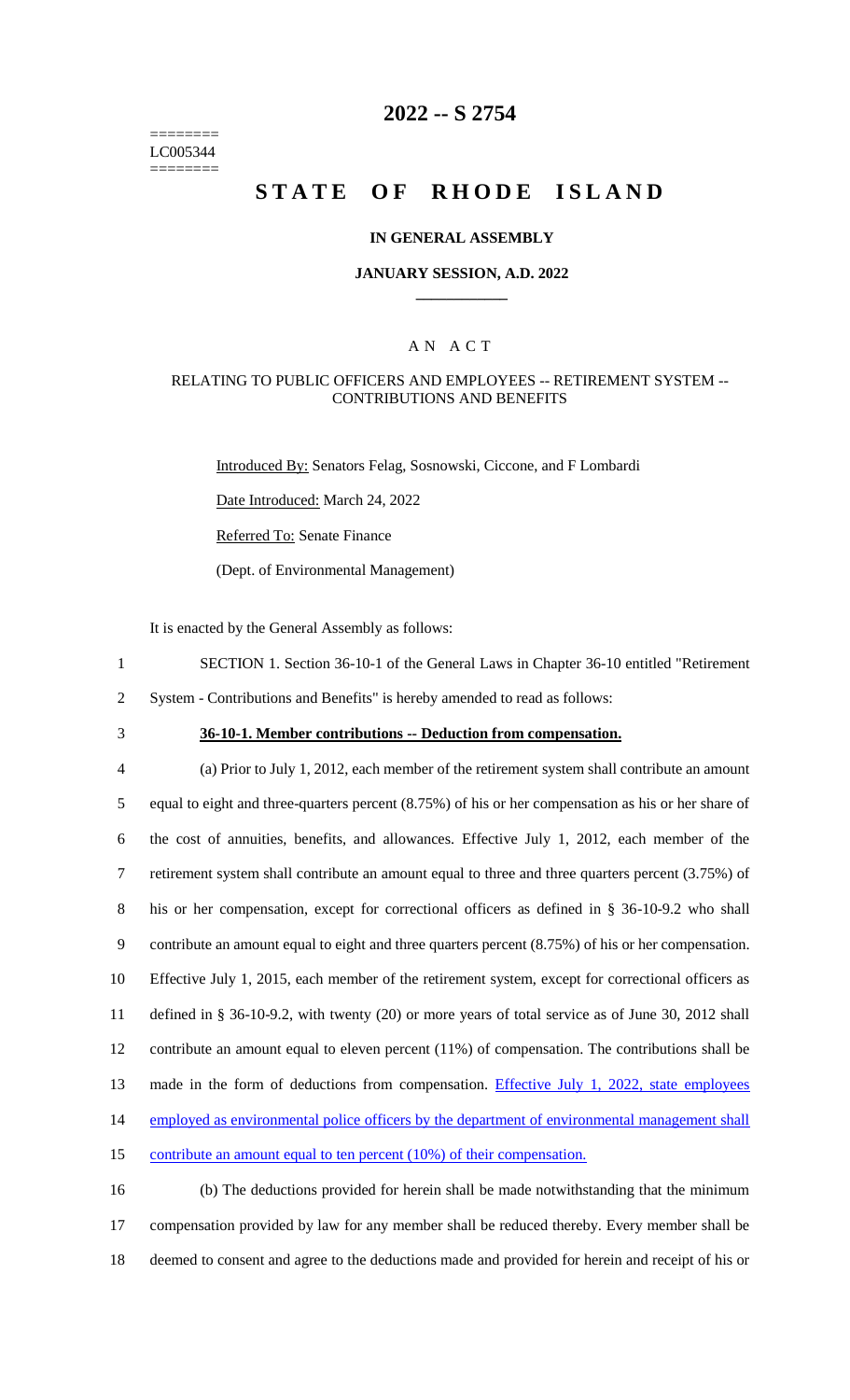her full compensation and payment of compensation, less the deductions, shall be a full and complete discharge and acquittance of all claims and demands whatsoever for the services rendered by the person during the period covered by the payment except as to the benefit provided under this chapter.

 SECTION 2. Section 36-10.3-1 of the General Laws in Chapter 36-10.3 entitled "Defined Contribution Retirement Plan" is hereby amended to read as follows:

## **36-10.3-1. Definitions.**

 As used in this chapter, the following terms, unless the context requires a different interpretation, shall have the following meanings:

(1) "Compensation" means compensation as defined in § 36-8-1(8).

 (2) "Employee" means an employee as defined in §§ 36-8-1(9) and 45-21-2(7) and a teacher as defined in § 16-16-1(12), effective July 1, 2012; provided however, effective July 1, 2015, "employee" shall not include any employee with twenty (20) or more years of total service as of June 30, 2012, in the employees retirement system under chapters 8 through 10 of title 36 or chapter 16 of title 16 (ERS), or the municipal employees retirement system under chapter 21 of title 45 (MERS); provided, however, effective July 1, 2022, "employee" shall not include 17 environmental police officers employed by the department of environmental management.

 (3) "Employer" means the State of Rhode Island or the local municipality which employs a member of the Employees Retirement System under chapters 8 through 10 of title 36 or chapter 16 of title 16 (ERS) or the Municipal Employees Retirement System under chapters 21 and 21.2 of 21 title 45 (MERS).

(4) "Plan" means the retirement plan established by this chapter.

 (5) A "public safety member" shall mean a member of MERS who is a municipal fire fighter or a municipal policeman or policewoman as defined in § 45-21.2-2 who does not participate in Social Security under the Federal Old Age, Survivors, and Disability income program.

(6) "Regular member" means:

 (i) An employee who is a member of ERS other than correctional officers as defined in § 36-10-9.2; or

(ii) An employee who is a member of MERS other than a public safety member.

 (7) The "retirement board" or "board" shall mean the retirement board of the Employees Retirement System of Rhode Island as defined in chapter 8 of this title. The retirement board shall be the plan administrator and plan trustee and shall administer the plan in accordance with § 36-8- 4.1.

(8) "State investment commission" or "commission" means the state investment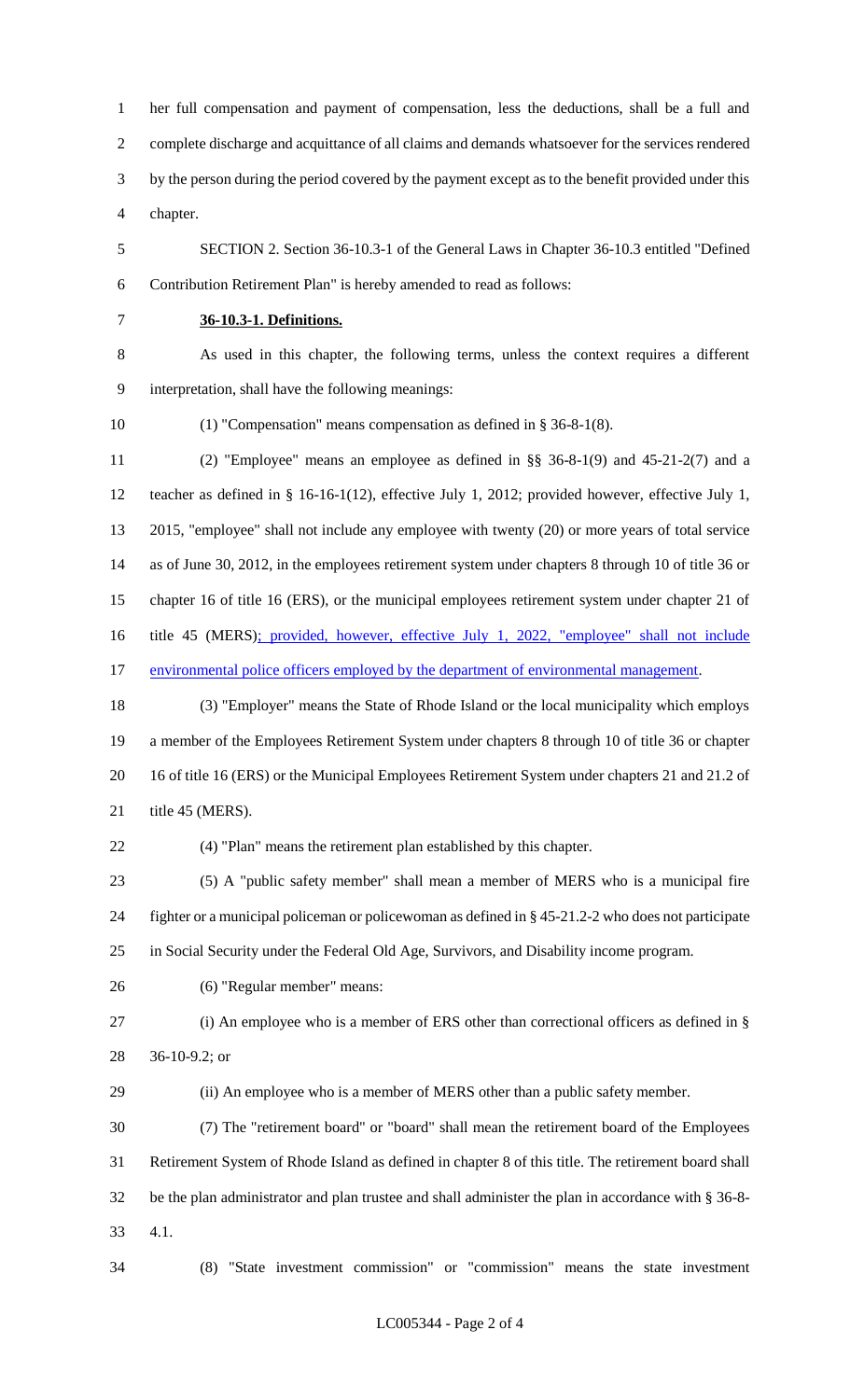- commission as defined in § 35-10-1.
- (9) "Supplemental employer" includes any employer that provides supplemental contributions to the defined contribution retirement plan as provided in § 36-10.3-3.
- (10) "Supplemental member" is defined in § 36-10.3-3.
- SECTION 3. Chapter 36-10 of the General Laws entitled "Retirement System -
- Contributions and Benefits" is hereby amended by adding thereto the following section:
- **36-10-9.8. Retirement on service allowance -- State law enforcement professionals.**
- Effective July 1, 2022, notwithstanding any special law or general law, rule or regulation
- to the contrary, state employees employed as environmental police officers employed by the
- department of environmental management shall be entitled to the benefits provided by §§ 45-21.2-
- 5, 45-21.2-6, 45-21.2-10, 45-21.2-11, 45-21.2-12, and 45-21.2-13.
- SECTION 4. This act shall take effect upon passage.

======== LC005344 ========